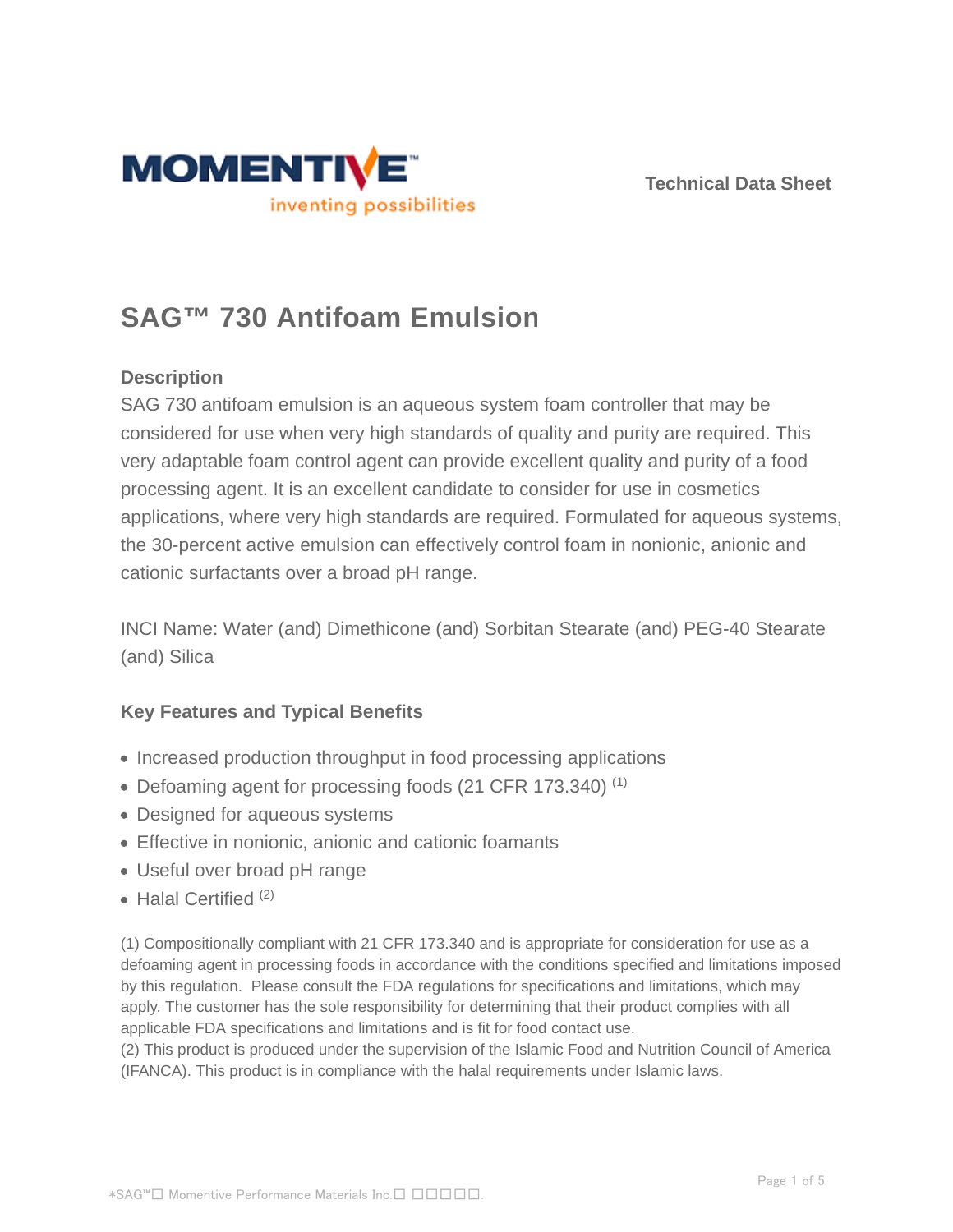## **Typical Physical Properties**

| Appearance                             | White           |  |
|----------------------------------------|-----------------|--|
| Form                                   | Pourable liquid |  |
| Specific Gravity at 25/25°C            | $0.99 - 1.01$   |  |
| Viscosity at 25°C (after stirring), cP | 1000-2000       |  |
| pH                                     | 4.0             |  |
| <b>Emulsifier Type</b>                 | Nonionic        |  |
| Suitable Diluent                       | Water           |  |
| <b>Shelf Life, months</b>              | 24              |  |
| Active Ingredient Content, %           | 30              |  |

Typical physical properties are average data and are not to be used as or to develop specifications.

## **Potential Applications**

This antifoam may be considered for use in the manufacture of food and feed products, and in a variety of industrial processes. These applications include:

| <b>Food and Feed Processing</b>                                                                      |                                                            |  |
|------------------------------------------------------------------------------------------------------|------------------------------------------------------------|--|
| Alcohol fermentation                                                                                 | Potato chip manufacturing                                  |  |
| Beverages, juices and sauces                                                                         | Preserves, jams and jellies                                |  |
| Bottle washing                                                                                       | Seafood washing                                            |  |
| Component of cleaning solutions                                                                      | Soups and stews                                            |  |
| Condiment and flavoring manufacturing                                                                | Soy protein processing                                     |  |
| Corn wet-milling                                                                                     | Vegetable washing                                          |  |
| Egg washing                                                                                          | Whey processing                                            |  |
| <b>Feed supplement manufacturing</b>                                                                 | Other dehydration, evaporation and<br>extraction processes |  |
| Food plant waste water treatment                                                                     |                                                            |  |
| <b>Cosmetics</b>                                                                                     |                                                            |  |
| Formulation aid in cosmetics, balms,<br>lotions, moisturizers,<br>ointments, shampoos and sunscreens | Packaging aid                                              |  |

#### **Patent Status**

여기에 포함된 어떠한 내용도 관련 특허가 없음을 의미하거나 특허 소유자의 허가 없이 특허에서 다루는 발명을 실행하기 위한 허가, 유도 또는 권고를 구성하는 것으로 해석되 어서는 안됩니다.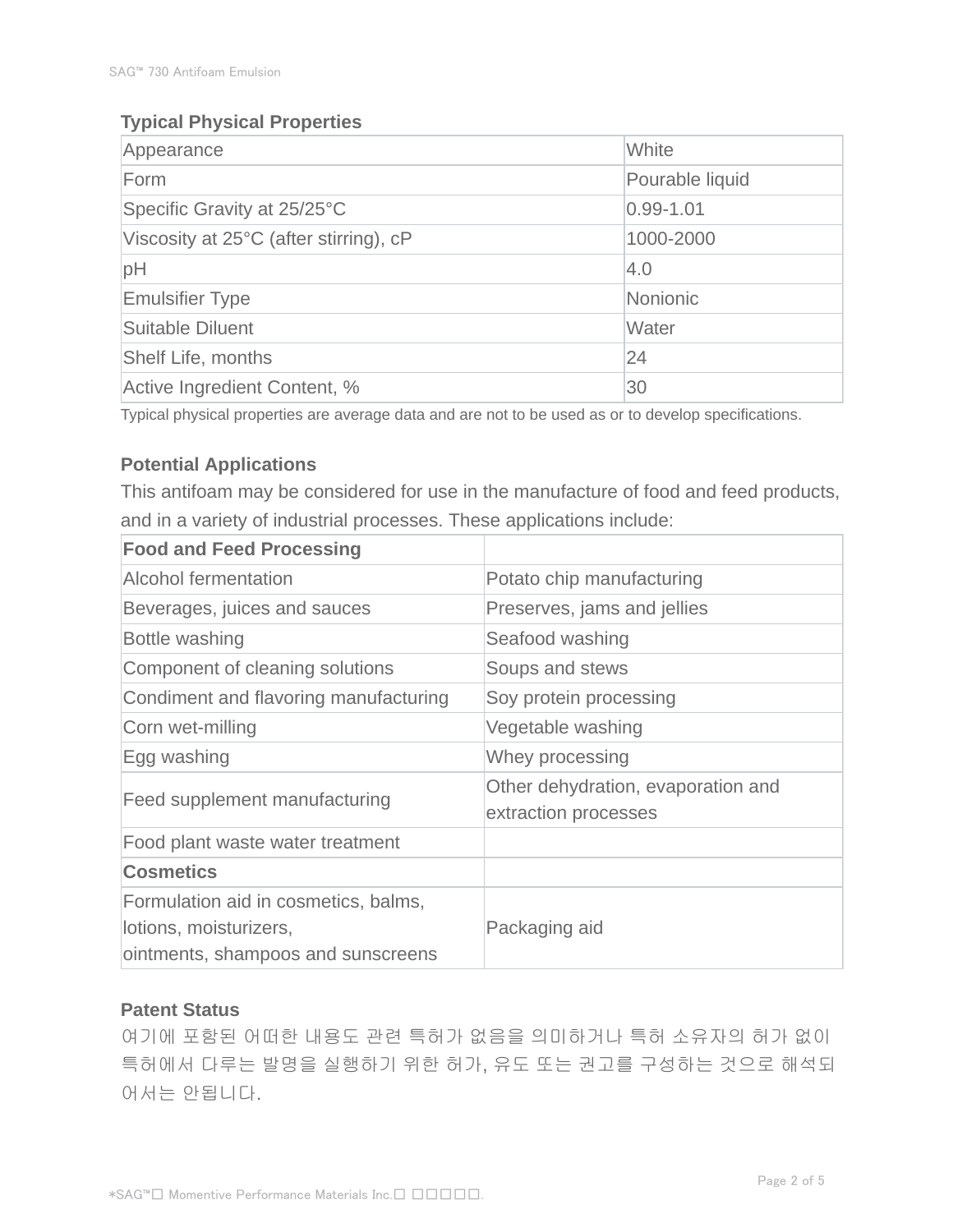#### **Product Safety, Handling and Storage**

Customers should review the latest Safety Data Sheet (SDS) and label for product safety information, safe handling instructions, personal protective equipment if necessary, emergency service contact information, and any special storage conditions required for safety. Momentive Performance Materials (MPM) maintains an aroundthe-clock emergency service for its products. SDS are available at www.momentive.com or, upon request, from any MPM representative. For product storage and handling procedures to maintain the product quality within our stated specifications, please review Certificates of Analysis, which are available in the Order Center. Use of other materials in conjunction with MPM products (for example, primers) may require additional precautions. Please review and follow the safety information provided by the manufacturer of such other materials.

#### **Limitations**

Customers must evaluate Momentive Performance Materials products and make their own determination as to fitness of use in their particular applications.

## **Contact Information**

Email commercial.services@momentive.com

#### **Telephone**

| <b>Americas</b>      | <b>Latin America</b> | <b>EMEAI- Europe, Middle</b><br>East, Africa & India | <b>ASIA PACIFIC</b> |
|----------------------|----------------------|------------------------------------------------------|---------------------|
| +1 800 295 2392      | <b>Brazil</b>        | <b>Europe</b>                                        | <b>China</b>        |
| Toll free*           | +55 11 4534 9650     | +390510924300                                        | 800 820 0202        |
| +704 805 6946        | <b>Direct Number</b> | Direct number                                        | Toll free           |
| <b>Direct Number</b> |                      |                                                      | +86 21 3860 4892    |
|                      |                      |                                                      | Direct number       |
| *All American        | <b>Mexico</b>        | India, Middle East &                                 | Japan               |
| countries            | +52 55 2169 7670     | <b>Africa</b>                                        | +81 3 5544 3111     |
|                      | <b>Direct Number</b> | + 91 44 71212207                                     | Direct number       |
|                      |                      | Direct number*                                       |                     |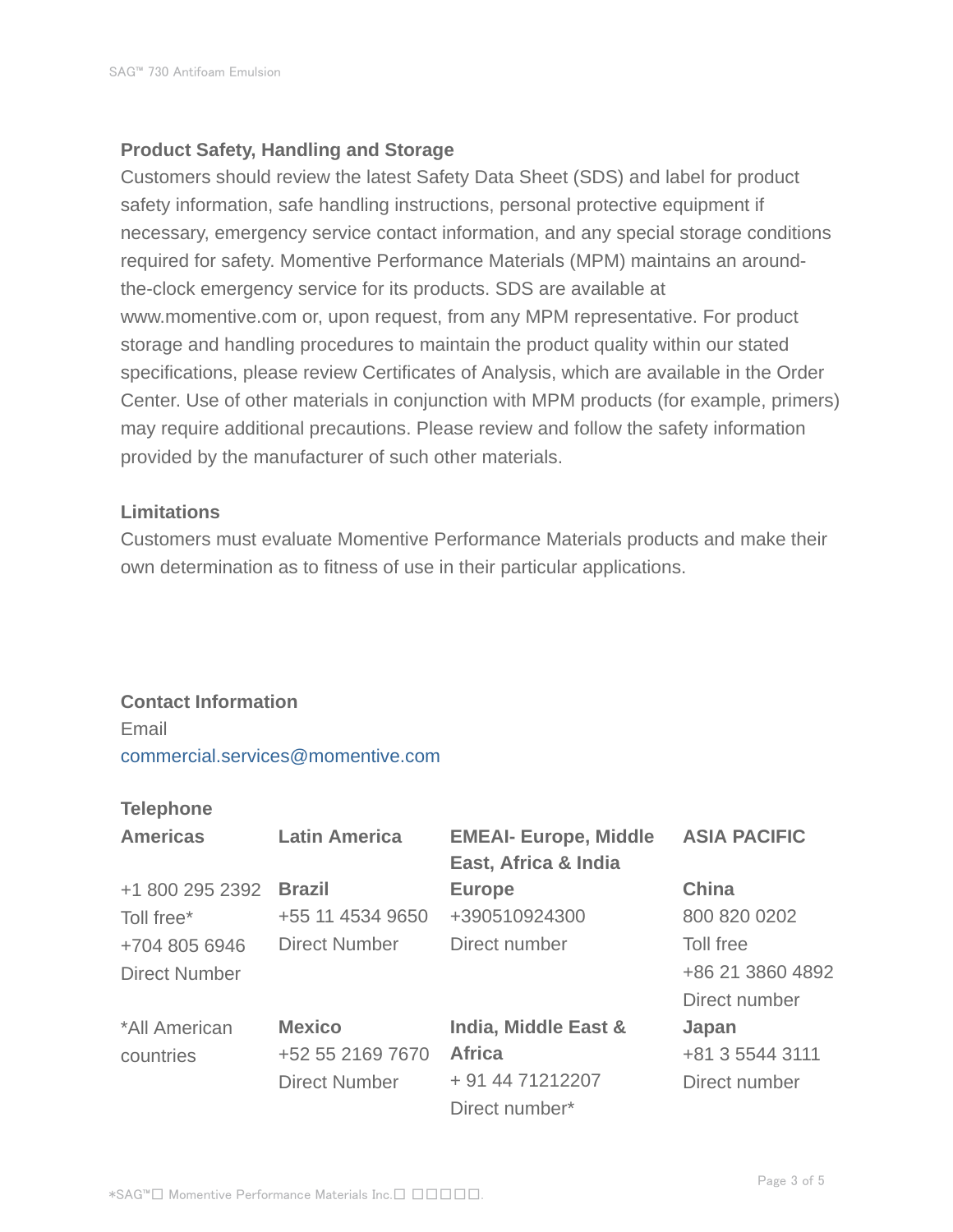**\*All Middle Eastern countries, Africa, India, Korea** +82 2 6201 4600

For literature and technical assistance, visit our website at: www.momentive.com

#### **DISCLAIMER:**

**THE MATERIALS, PRODUCTS AND SERVICES OF MOMENTIVE PERFORMANCE MATERIALS INC. AND ITS SUBSIDIARIES AND AFFILIATES (COLLECTIVELY "SUPPLIER"), ARE SOLD SUBJECT TO SUPPLIER'S STANDARD CONDITIONS OF SALE, WHICH ARE INCLUDED IN THE APPLICABLE DISTRIBUTOR OR OTHER SALES AGREEMENT, PRINTED ON THE BACK OF ORDER ACKNOWLEDGMENTS AND INVOICES, AND AVAILABLE UPON REQUEST. ALTHOUGH ANY INFORMATION, RECOMMENDATIONS, OR ADVICE CONTAINED HEREIN IS GIVEN IN GOOD FAITH, SUPPLIER MAKES NO WARRANTY OR GUARANTEE, EXPRESS OR IMPLIED, (i) THAT THE RESULTS DESCRIBED HEREIN WILL BE OBTAINED UNDER END-USE CONDITIONS, OR (ii) AS TO THE EFFECTIVENESS OR SAFETY OF ANY DESIGN INCORPORATING ITS PRODUCTS, MATERIALS, SERVICES, RECOMMENDATIONS OR ADVICE. EXCEPT AS PROVIDED IN SUPPLIER'S STANDARD CONDITIONS OF SALE, SUPPLIER AND ITS REPRESENTATIVES SHALL IN NO EVENT BE RESPONSIBLE FOR ANY LOSS RESULTING FROM ANY USE OF ITS MATERIALS, PRODUCTS OR SERVICES DESCRIBED HEREIN.** Each user bears full responsibility for making its own determination as to the suitability of Supplier's materials, services, recommendations, or advice for its own particular use. Each user must identify and perform all tests and analyses necessary to assure that its finished parts incorporating Supplier's products, materials, or services will be safe and suitable for use under end-use conditions. Nothing in this or any other document, nor any oral recommendation or advice, shall be deemed to alter, vary, supersede, or waive any provision of Supplier's standard Conditions of Sale or this Disclaimer, unless any such modification is specifically agreed to in a writing signed by Supplier. No statement contained herein concerning a possible or suggested use of any material, product, service or design is intended, or should be construed, to grant any license under any patent or other intellectual property right of Supplier covering such use or design, or as a recommendation for the use of such material, product, service or design in the infringement of any patent or other intellectual property right.